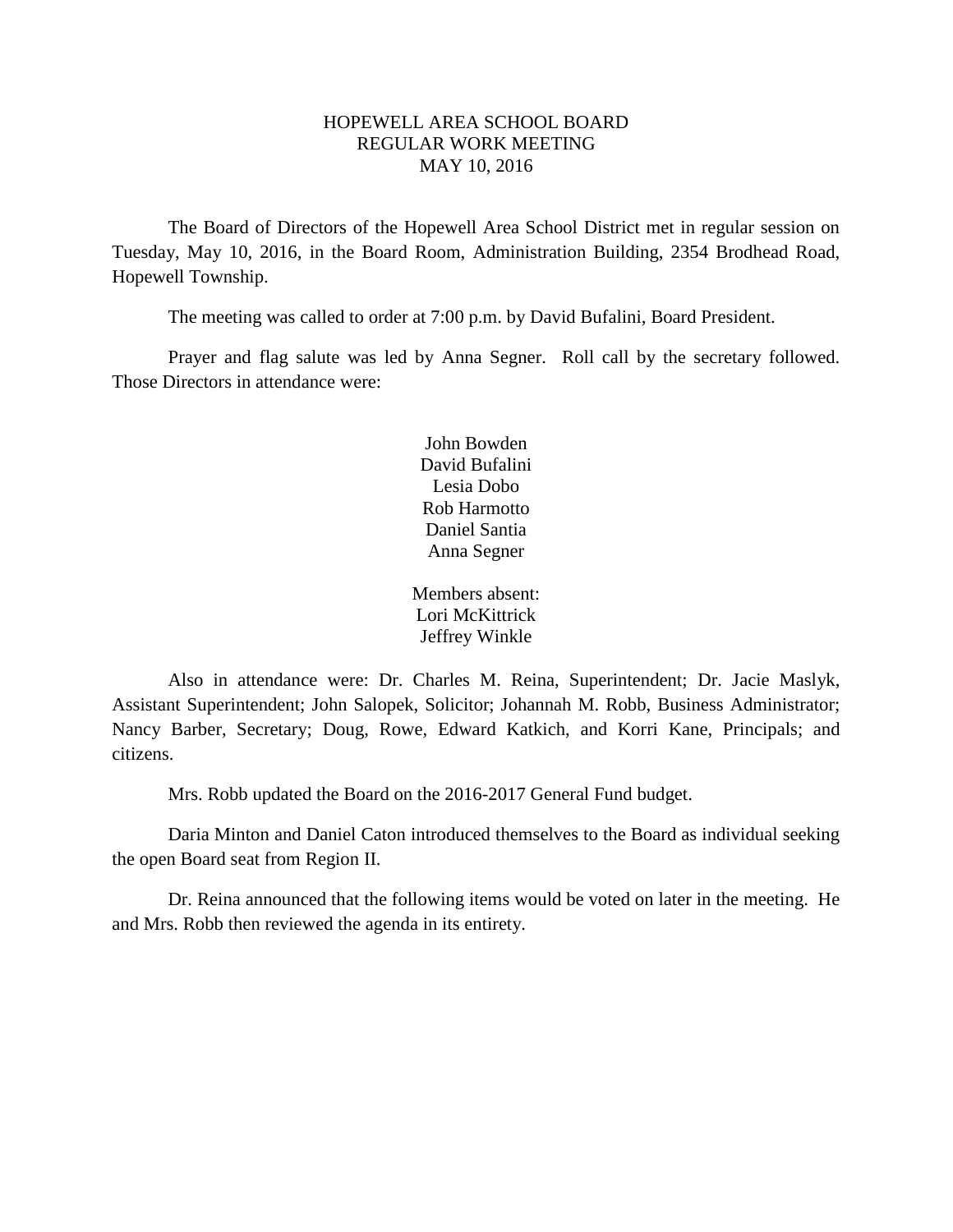**Finance and Budget**: Mr. Bowden, Chair; Mr. Winkle, Co-Chair

1. Adoption of the Hopewell Area School District proposed 2016-2017 General Fund budget, which projects revenues of \$37,724,890 and appropriations of \$39,224,890. The difference of \$1,500,000 will come from the Fund Balance.

**Legislative**: Mr. Winkle, Chair; Ms. McKittrick, Co-Chair

1. Appointment of \_\_\_\_\_\_\_\_\_\_\_\_\_\_\_\_\_\_\_, to fill the vacancy on the Board from Region II, effective May 11, 2016.

**Personnel**: Mr. Harmotto, Chair; Mrs. Segner, Co-Chair

- 1. Employment of Brooke Baker as Payroll and Benefits Administrator at an annual salary of \$40,000, effective May 23, 2016.
- 2. Employment of Lynn Gartley, temporary individual special education aide at Margaret Ross Elementary School, effective April 25, 2016.
- 3. Employment of Heather Way, temporary individual special education aide at Independence Elementary School, effective April 25, 2016.
- 4. Request from Valerie Alexander, cafeteria worker at the Senior High School, for leave without pay, effective April 27, 2016 through June 3, 2016.
- 5. Accept the resignation of Christian D'Alessandro, bus driver, effective May 10, 2016, pursuant to a Release of All Claims and subject to any statutory rescission rights.

Dr. Reina said that the following items will be voted on at the May 24, 2016 Board meeting.

## **Education/Curriculum/Instruction**

1. Request of Arlene Nalli for a sabbatical leave for the 2016-2017 school year.

## **Buildings and Grounds**

- 1. Request received from Pam Fiejdasz, Township Recreation Director, to use the parking lots at Hopewell and Margaret Ross Elementary Schools during its annual Park Fest, July 9, 2016.
- 2. Request from Erin Grow to use the District tennis courts and Gym B at the Junior High School to conduct the Andy Brunette Youth Tennis Camp in August 2016.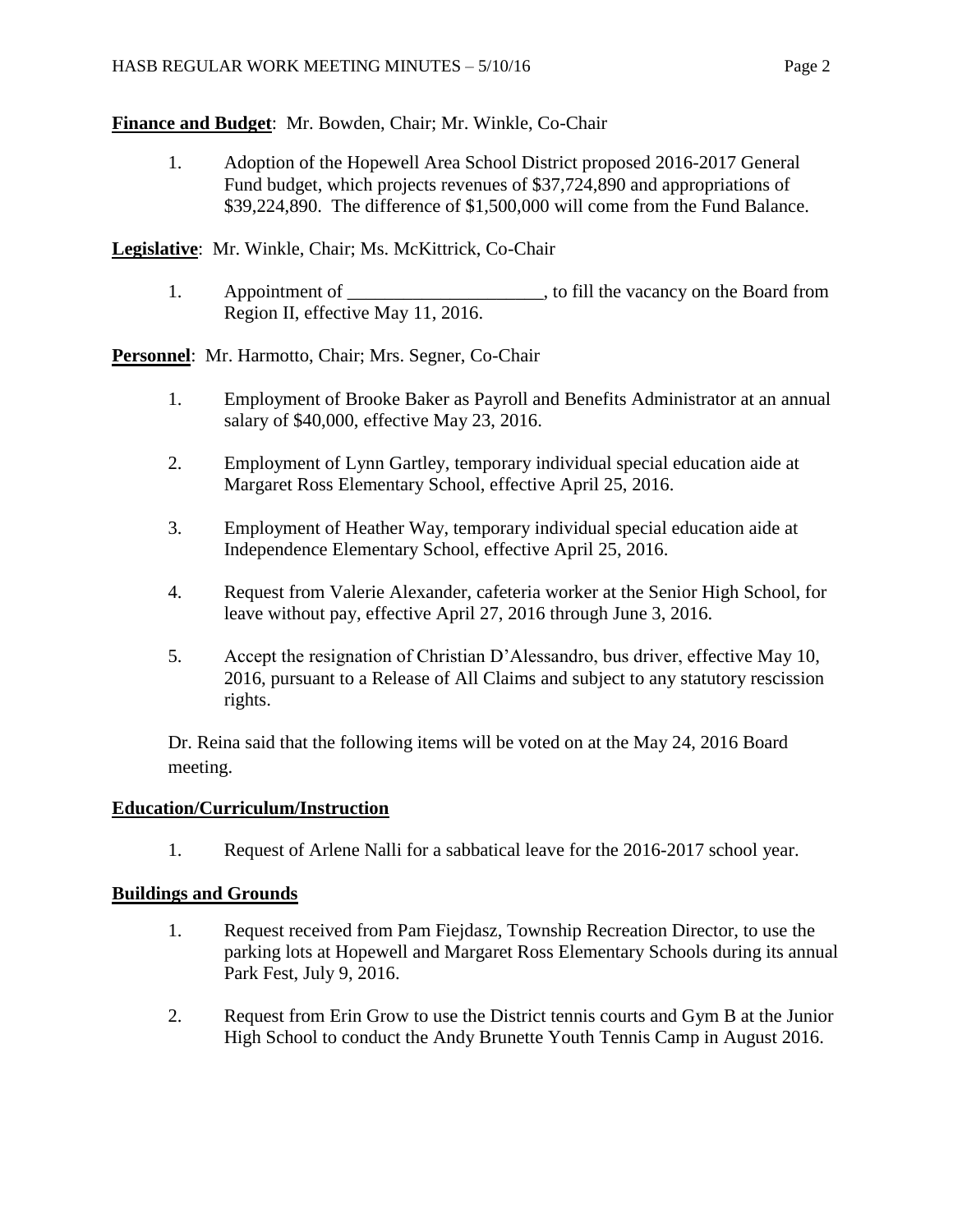# **Finance and Budget**

- 1. One-year contract with Medic Rescue at a rate of \$3,300, effective July 1, 2016 through June 30, 2017.
- 2. Supply bids for the 2016-2017 school year for the following departments:
	- a. Athletics
	- b. Art
	- c. Custodial
	- d. Industrial Arts
	- e. Physical Education
	- f. Science
- 3. Five year agreement with Dagostino Electronic Services, Inc. to provide Alcatel Lucent Telephone System hardware and software support, effective September 1, 2016 through August 31, 2021, in the amount of \$23,075.00 annually.
- 4. Agreement with Frontline Technologies to provide employee replacement system (Aesop) for secretaries, aides, and nurses, for the 2016-2017 school year, in the amount of \$3,515.00.
- 5. Five year contract with Pitney Bowes, Inc. for the rental of two postage machines at a cost of \$4,885.44 per year, effective July 1, 2016.
- 6. Five year contract with eSchool View to maintain the District website at a cost of \$1,932.00 per year, effective July 1, 2016.
- 7. Service Agreement with Questeq to provide technology staffing from June 1, 2016 through November 30, 2016 at a cost of \$66,903.50.
- 8. Beaver County Career and Technology Center budget for the 2016-2017 school year.

# **Legislative**

Recommendation to approve the following:

- Policy 240.1 National Competitions;
- Policy 626 Federal Fiscal Compliance;
- Policy 626.1 Travel Reimbursement Federal Programs;
- Policy 808 Food Services; and
- Policy 827 Conflict of Interest.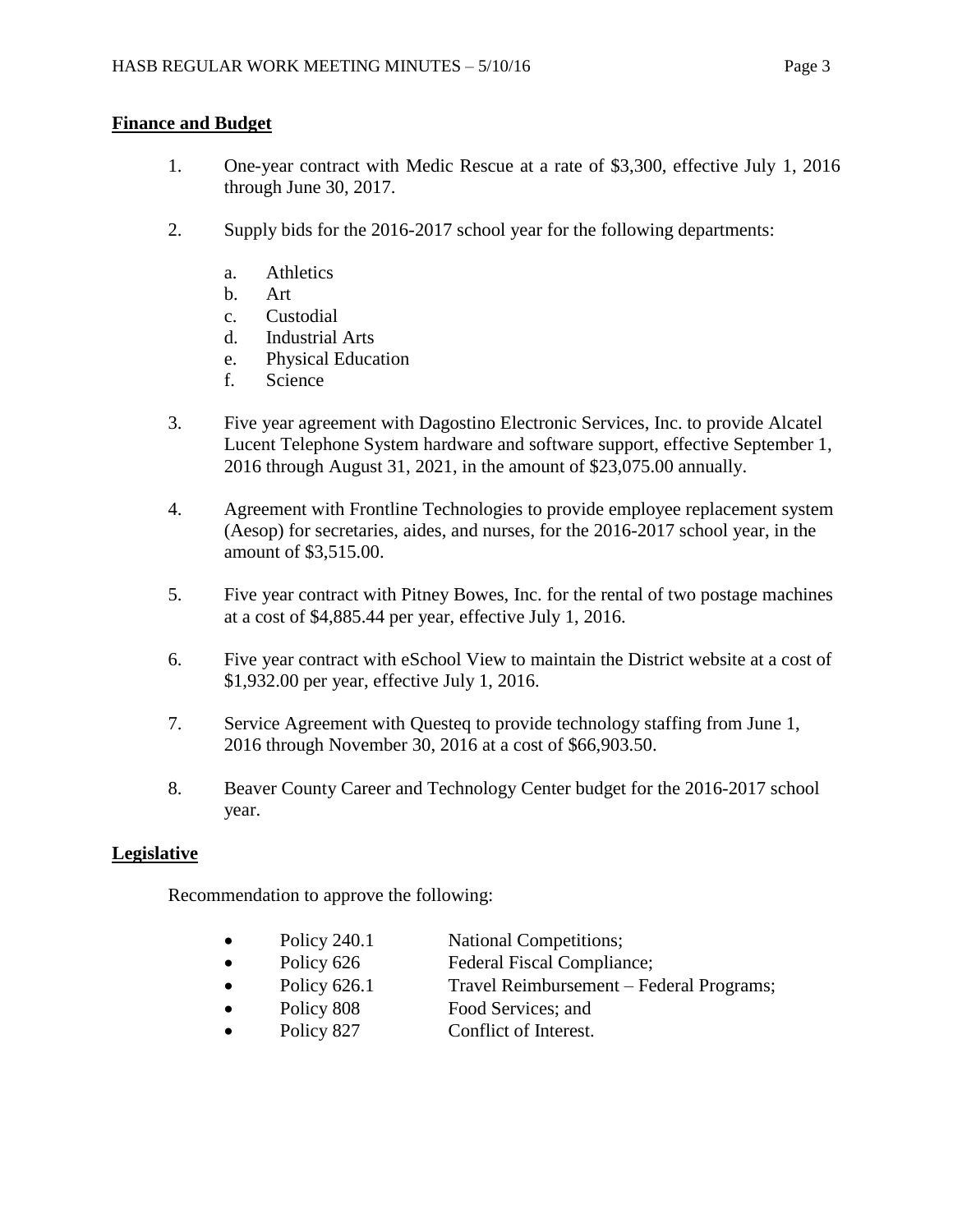## **Personnel**

- 1. Reappointment of Johannah Robb as Board Treasurer, effective July 1, 2016 through June 30, 2017.
- 2. Reappointment of John F. Salopek, Esquire, Solicitor, effective July 1, 2016 through June 30, 2017.
- 3. Employment of Sean Veights as an assistant football coach, effective May 25, 2016.
- 4. Employment of Rachael Wallace, Lifeguard, effective June 13, 2016.
- 5. Change of employment status for Brittany Powell from substitute transportation aide to full time transportation aide, effective April 29, 2016.
- 6. Resignation for retirement of Edward Goebel, Cleaner/Custodian at Independence Elementary School, effective June 21, 2016.
- 7. Resignation of Courtney Hunt as First Grade Department Chair, effective June 30, 2016.

## **Transportation**:

- 1. Request from Pam Fiejdasz, Township Recreation Director, to use District buses and transportation personnel during Park Fest on July 9, 2016.
- 2. Request from Pam Fiejdasz to use a District van during Rec-on-the-Run from June 6, 2016 through August 12, 2016.

## **Visitors**

No visitors wished to address the Board.

At this point in the meeting Mr. Bufalini returned to Finance and Budget.

## **Finance and Budget by John Bowden**

### MOTION #1

By John Bowden, seconded by Anna Segner, to approve the adoption of the Hopewell Area School District proposed 2016-2017 General Fund budget, which projects revenues of \$37,724,890 and appropriations of \$39,224,890. The difference of \$1,500,000 will come from the Fund Balance. MOTION carried unanimously by an affirmative roll call vote of all Directors in attendance.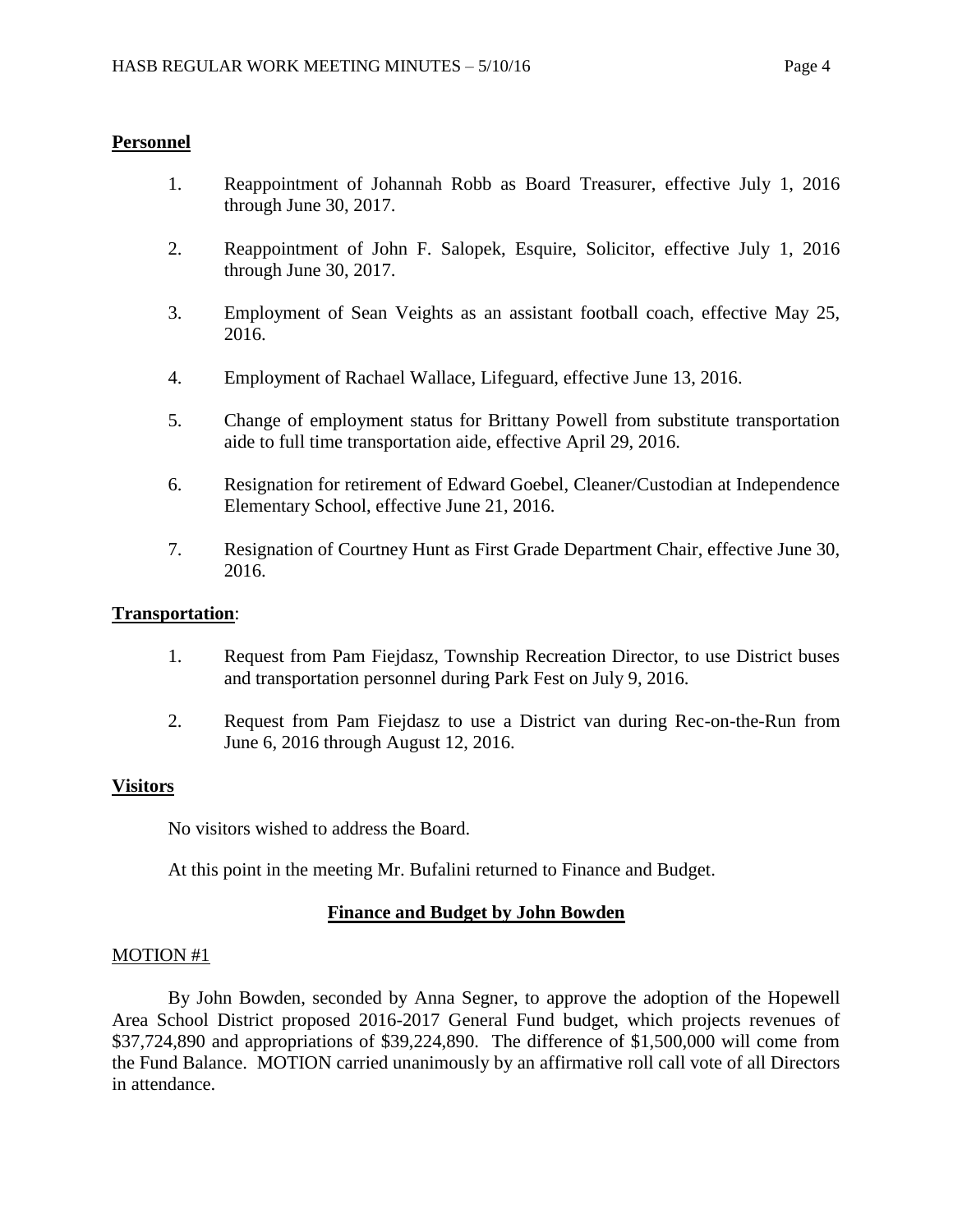### **Legislative by David Bufalini**

Mr. Bufalini asked for nominations to fill the vacant Board seat from Region II.

#### MOTION #2

By Daniel Santia, seconded by Lesia Dobo, to nominate Daria Minton to fill the vacant Board seat from Region II. MOTION carried unanimously by an affirmative roll call vote of all Directors in attendance.

#### **Personnel by Rob Harmotto**

#### MOTION #3

By Rob Harmotto, seconded by Lesia Dobo, to approve the employment of Brooke Baker, Payroll and Benefits Administrator, at an annual salary of \$40,000, effective May 23, 2016. MOTION carried unanimously by an affirmative roll call vote of all Directors in attendance.

#### APPROVAL OF GROUPED ITEMS

#### MOTION #4

By Rob Harmotto, seconded by Anna Segner, to approve items (1) and (2) as presented in accordance with the School Board's agreement for grouping items in a single motion. MOTION carried unanimously by an affirmative vote of all Directors in attendance.

- 1. Employment of Lynn Gartley, temporary individual special education aide at Margaret Ross Elementary School, effective April 25, 2016.
- 2. Employment of Heather Way, temporary individual special education aide at Independence Elementary School, effective April 25, 2016.

#### MOTION #5

By Rob Harmotto, seconded by John Bowden, to approve the request of Valerie Alexander, cafeteria worker at the Senior High School, for leave without pay, effective April 27, 2016 through June 3, 2016. Motion carried unanimously by an affirmative vote of all Directors in attendance.

#### MOTION #6

By Rob Harmotto, seconded by John Bowden to accept the resignation of Christian D'Alessandro, bus driver, effective May 10, 2016, pursuant to a Release of All Claims and subject to any statutory rescission rights. MOTION carried unanimously by an affirmative roll call vote of all Directors in attendance.